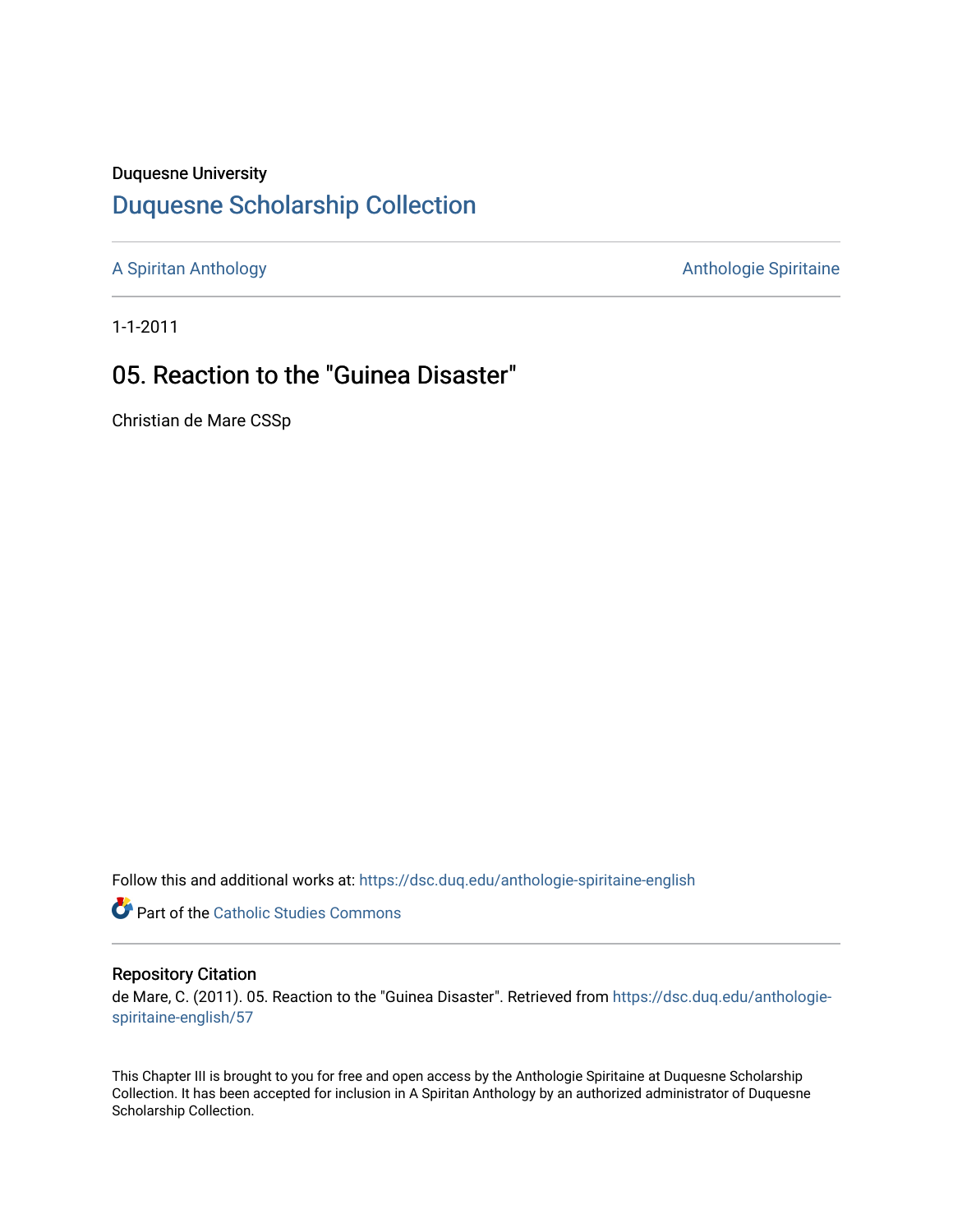### **Reaction to the "Guinea Disaster"**

*To Father Le Vavasseur, Missionary ofthe Holy Heart ofMary, Saint Denis, Reunion<sup>l</sup>*

*Around the middle of* 1844, *Father Libermann received the news of the disaster which had overtaken the first group of Missionaries of the Holy Heart of Mary to go to the Gulf of Guinea. He was deeply moved by the deaths of his courageous confreres. He actually believed that they had all died. Here he informs his co-founder, Frederick Le Vavasseur*,<sup>2</sup> of the *tragedy*, and *gives his views* on *this terrible event. There was question of a new mission to Madagascar. but he* is *adamant that he will only send missionaries there if the conditions p rove to be favourable.*

Paris, 16<sup>th</sup> October 1844

My very dear confrere,

I have received your memoranda, and also one from Father Blanpin concerning his mission of Colimaçon at M. de Villèle's place. I cannot give you an answer at this moment in time. I will do it in the next few days, and perhaps you will receive

 $1$  N.D. VI pp.374-377

 $<sup>2</sup>$  Frederick Le Vavasseur (1811-1882), born in Reunion. Came to France in 1829.</sup> **Failed his examinations at the Paris Polytechnic. Returned to Reunion in 1835. Became a seminarian at lssy in 1836, and was ordained priest on 18th November** 1841. Entered the Novitiate at La Neuville on 28<sup>th</sup> September 1841. Made his **consecration to the apostolate on 2 nd February 1842, and left on <sup>16</sup>th February.** He was a missionary in Reunion from June 1842 until September 1849. He **returned to France in 1850. BeCame a General Councillor on 13th June 1850. He was then novice-master, and superior of several houses of formation. He became assistant prOVincial in France in 1856, and First Assistant to the Superior General on** lSI **September 1869. He was then provincial in France, and vicar-general in** March 1881. He was elected Superior General in August 1881, and died in Paris on 16" January 1882.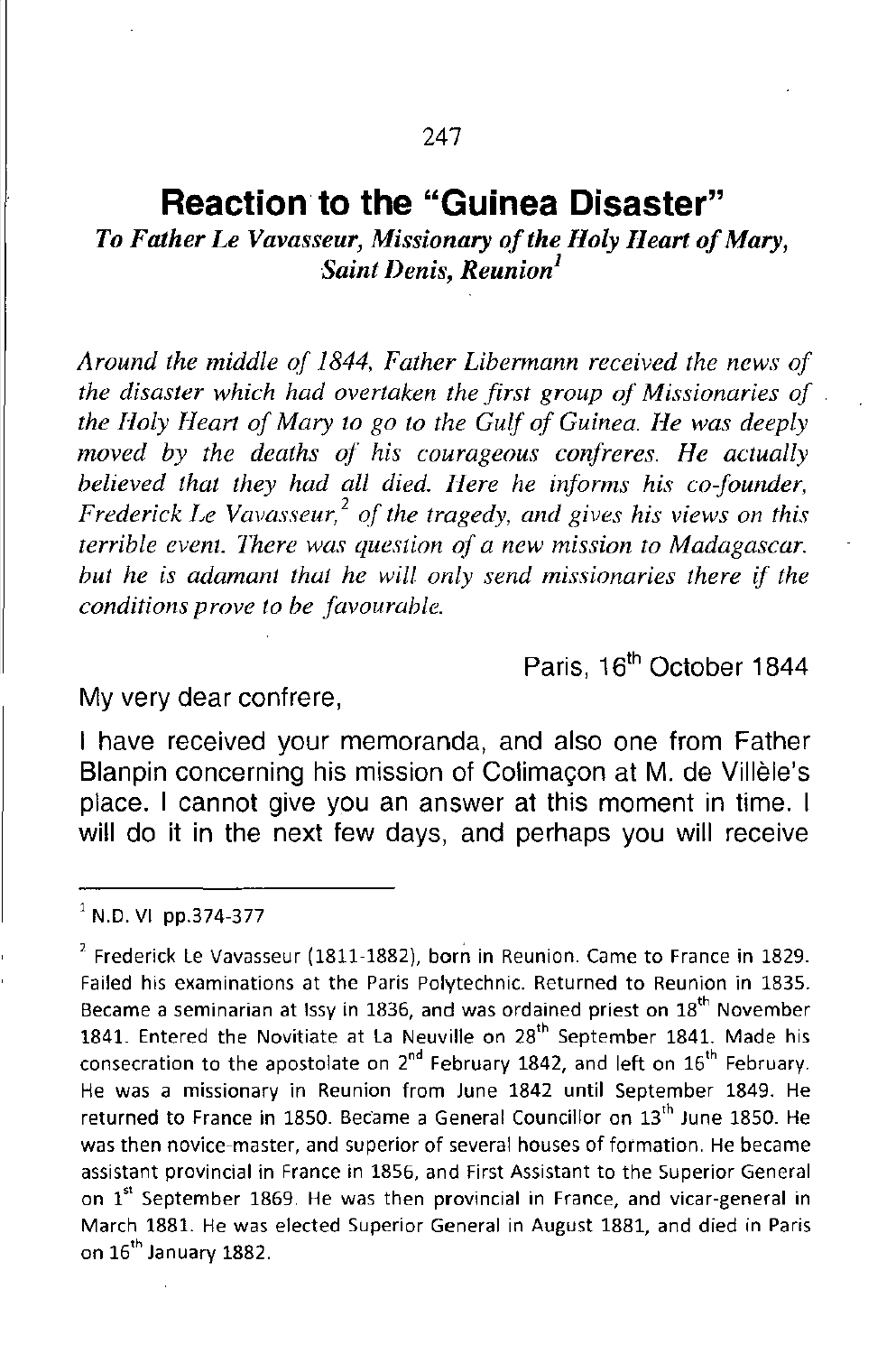both this letter and that reply at the same time. I will do my utmost to write to you a second time this very week. Your work gives me great consolation, and much encouragement.

We have much need of consolation at present, for we have just heard of a great tragedy in Guinea. The blows which Our Lord has rained on us are so great, that I can only see in them an extraordinary act of his divine Providence. We had every reason to hope for great things in such a vast and abandoned mission. With the news I was getting from all sides, I believed that we would be able to save that country with little or no losses. God has decided otherwise. He has put us to the test in the greatest possible way. May his holy Name be blessed!

On  $6<sup>th</sup>$  August, I received a letter from Bishop Barron<sup>1</sup> informing me of further losses, namely, of the deaths of Father Audebert<sup>2</sup> and of Father Bouchet<sup>3</sup>. The Bishop has written that he will find a safer place for those who remain. But I think it is likely that they are also dead by now. I am absolutely convinced that I have followed the will of God in this affair. I would not have been doing what God wanted if I had not accepted this mission.

**<sup>1</sup> Edward Barron was born in Ireland in 1801. He was ordained priest in 1829.** Went to the diocese of Philadelphia in the United States of America. He **volunteered for the mission of Liberia, and was made Prefect Apostolic and then Vkar Apostolic of the Two Guineas in 1842. He resigned in 1844 and returned to** the United States where he died on 12<sup>th</sup> September 1854.

 $<sup>2</sup>$  Mary Louis Emile Audebert, born 3 $<sup>rd</sup>$  March 1813 at Noyon, in the diocese of</sup></sup> **Beauvais.. He entered La Neuville on 1 st May 1842, and made his consecration to** the apostolate on  $21^{st}$  November. Left for Guinea on  $13^{th}$  September 1843, and died at Grand Bassam on 6<sup>th</sup> July 1844.

<sup>3</sup> **Francis Bouchet, born at Cruseilles, in the diocese of Annecy. Entered the novitiate on 28th January 1842 and was ordained on <sup>21</sup>st November. Left for** Guinea on 13'" September 1843, and died at sea on 28'" May 1844.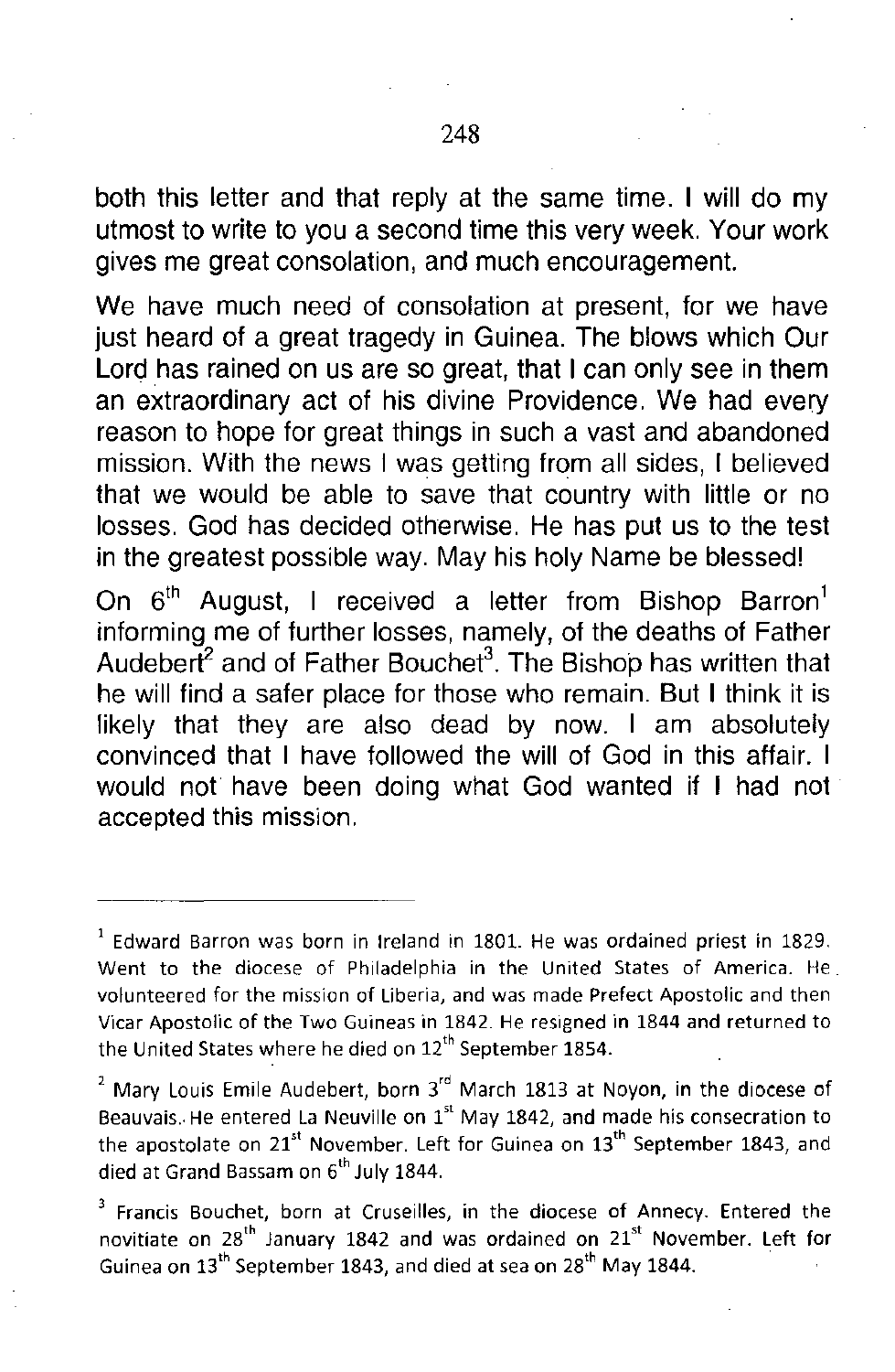I was not able to obtain detailed information on the area in advance, because nobody had any until now. But I am still convinced that we have done the right thing and my soul is full of confidence and perfectly at peace before God. Nevertheless, my heart has been pierced with seven sorrows like that of our Mother Mary. We must help to save that vast, abandoned country. I also believe that God intended to give our seven missionaries to Guinea, not as apostles, but as intercessors before his throne of mercy. I detect something extraordinary here.

Our dear confreres were fully aware of the impossibility of surviving in such an unhealthy climate. But they never for a moment thought of leaving the place, because they had been put there by obedience, and also because they saw that the· local people were very well disposed. Bishop Barron, who should have made them come out, let them remain and intended to stay with them himself. As soon as I heard about the terrible climate, I told them to leave immediately for the healthier environment of Gorée. I sent two different copies of my letter, but none of them arrived. These confreres were sent out to be sacrificed for the salvation of that land.

My determination to save those huge areas is stronger than ever; I have decided, by the grace of God, never to abandon those poor people, at least as long as that seems to be His will. But I do not think that Providence will ever indicate that I should not continue to be involved with that country. However, do not worry: I shall not send any more of our missionaries to that particular place. I hope the decisions I will now make will mean that there will be no more victims. I trust that the good God is satisfied with the sacrifice we have already made.

Father Tisserant is in France but he has to go to Rome. (I will speak of these matters in my next letter to you). I am sending Father Schwindenhammer with him, to deal will the affairs of Guinea. That is why I am still in Paris. But I repeat, we will not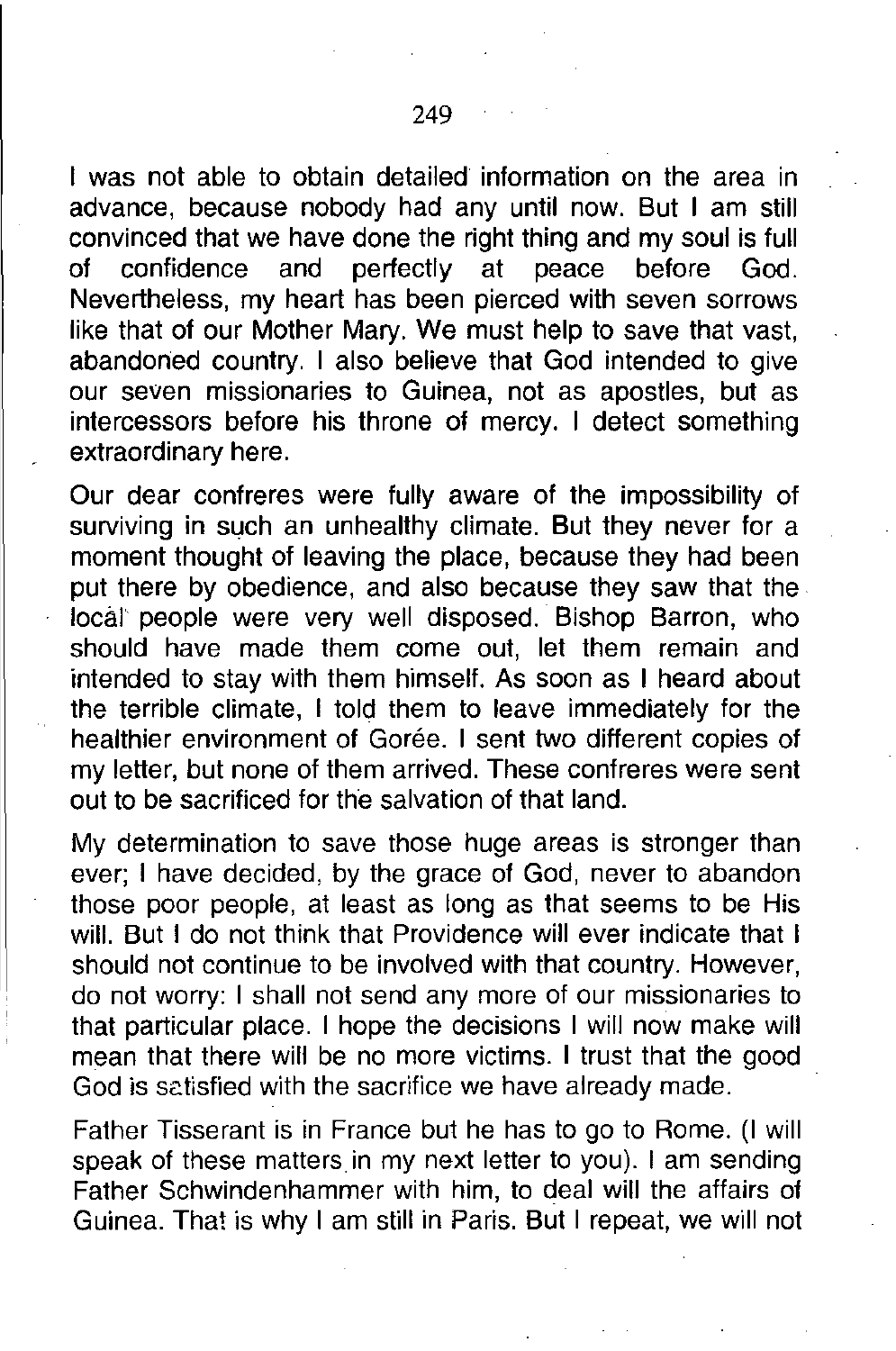send any more confreres to Guinea, unless, later on, we put them on Gorée where the climate is much healthier. I will explore every possible avenue, and will not take unnecessary risks. As far as possible, we must take one step at a time and always consider the safety of the men.

A word about Madagascar; Father Dalmond wants to place our missionaries at Nossi Bé. I want you to take care of that mission so please look very carefully at his suggestion. If he offers you a bad situation, have nothing to do with it. He will have to give us a place where we will not have to run the risk of another Guinea. Take every precaution. As soon as you receive this letter, find out about the health situation on the different coasts of Madagascar and on the adjacent islands. Ask Father Dalmond every question you can think of, and do not go into anything blindly. Make him realise that if any more disasters hit us there, it will cause us great harm. Tell him also that if our missionaries are to continue in that place, they will have to receive reinforcements every year. If they die in his charge, he cannot depend on further help in the future. He must treat the question seriously; there is a question here of compromising a young religious society and of doing its mission irreparable harm.

I recommend that you make Fr. Collin the superior of the missionaries I will send you and allocate them to the different houses yourself, rather than returning immediately to Reunion. I hope to send you a missionary for Reunion to join you and the others who are there. Do not send Father Blanpin to Madagascar. I would like you to go there to organise the new mission, but I leave that to your good judgement. I do not have enough knowledge of the place, for it is too far away from here. It is up to you to make the right decisions, in the presence of our Lord.

Father Dalmond has informed me that he will send our missionaries to Nossi Bé, on the side of the island opposite to